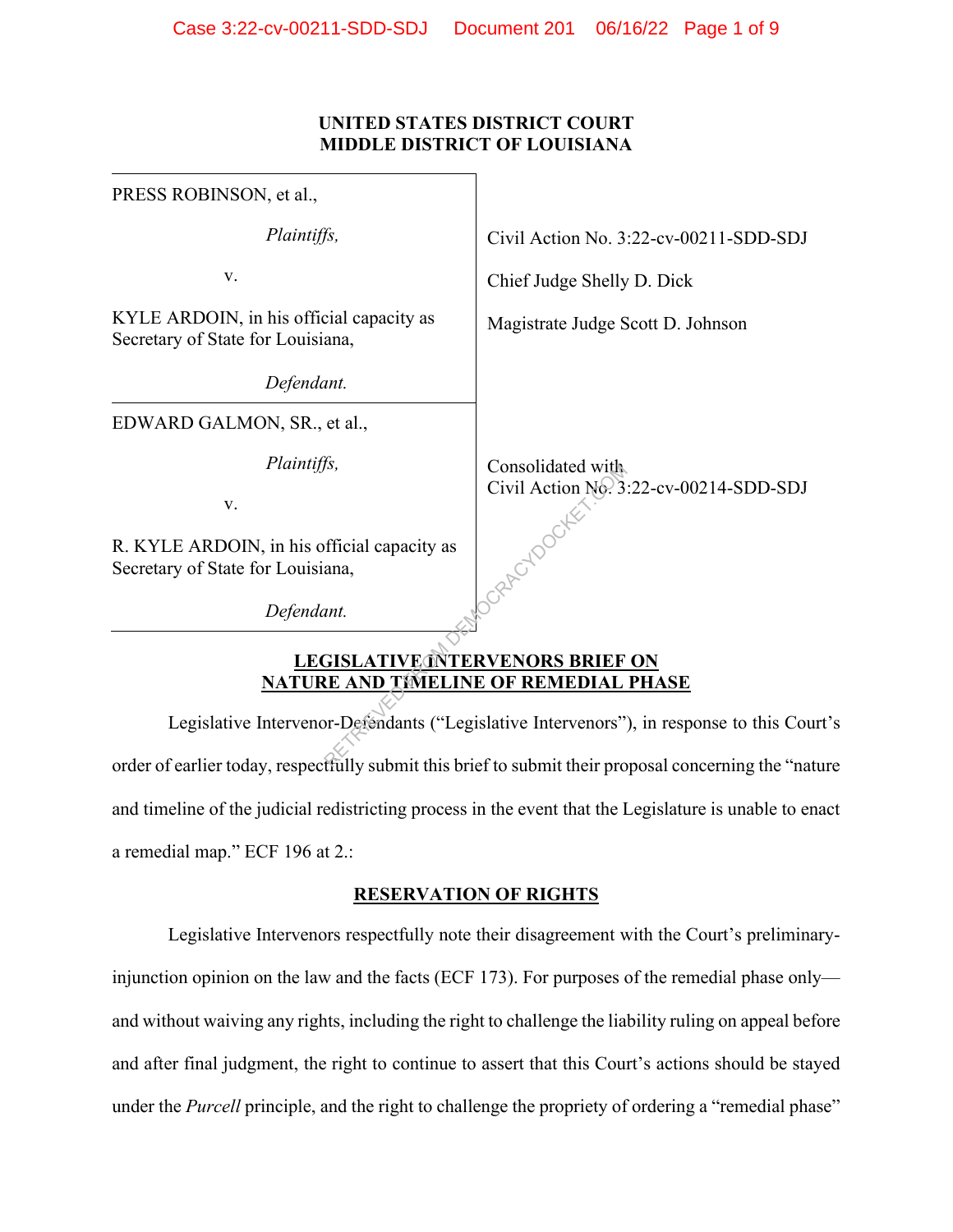## Case 3:22-cv-00211-SDD-SDJ Document 201 06/16/22 Page 2 of 9

as part of a preliminary-injunction decision rather than after the entry of judgment following a trial on the merits—Legislative Intervenors present this proposal for how the remedial phase should proceed. Nothing in this filing, or in any other of Legislative Intervenors' remedial filings, should be read as a waiver of any position, legal or factual, Legislative Intervenors are pressing on appeal, and any assertions consistent with or endorsing the Court's preliminary-injunction decision's legal and factual findings are made for the sake of argument, at the remedial phase, only.

The Legislative Intervenors respectfully submit that a remedial phase of this case should permit the parties to submit proposed remedial plans, followed by an adequate period for discovery into the proposed remedial phases (including a limited number of depositions), and culminating in an evidentiary hearing for the Court to receive evidence and arguments of counsel concerning the proposed remedial plans.

Legislative Intervenors would specifically propose the following schedule for a remedial phase in the event that the Louisiana Legislature is not able to enact a remedial plan by the Court's deadline of June 20, 2022: hases (including a limited number of dep<br>
e Court to receive evidence and argumen<br>
ors would specifically propose the follow<br>
buisiana Legislature is not able to enact a<br>
Plaintiffs to propose a remedial plan and t<br>
June 3

- Deadline for Plaintiffs to propose a remedial plan and to submit evidence in support of said plan: June 30, 2022
- Deadline for Defendants to (a) respond to Plaintiffs' proposed remedial plan and (b) to themselves propose a remedial plan and (c) to submit evidence in support of both (a) and (b): July 15, 2022.
- Deadline for Plaintiffs to submit a response to Defendants' proposed remedial plan, including evidence: July 22, 2022.
- Discovery: Closes day prior to hearing, each side entitled to two depositions.
- Hearing: Week of July 25, 2022.

In support of this proposal, Legislative Intervenors respectfully represent as follows.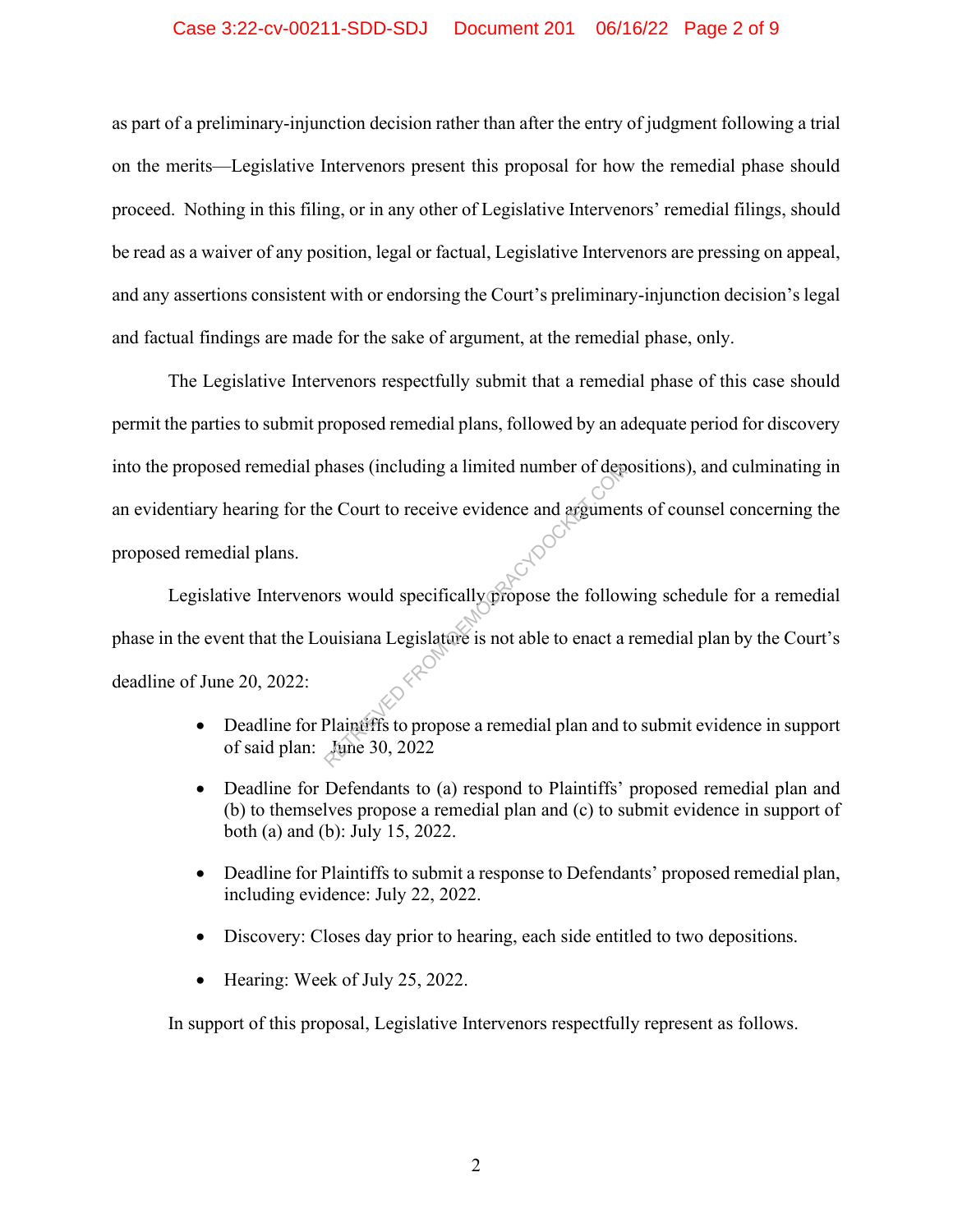#### **LEGAL STANDARD**

Any discussion of the procedure for the Court's adoption of a remedial phase should begin with the standard governing the adoption of a remedial plan. As the Legislature has been afforded the first opportunity to devise a remedial plan, "the court's ensuing review and remedial powers are largely dictated by the legislative body's response." *McGhee v. Granville Cnty.*, 860 F.2d 110, 115 (4th Cir. 1988). If the Legislature adopts a remedial plan, "a court may not thereupon simply substitute its judgment of a more equitable remedy for that of the legislative body; it may only consider whether the proffered remedial plan is legally unacceptable because it violates anew, constitutional or statutory voting rights..." *United States v. Charleston Cnty.*, No. 2:01-cv-0155, 2003 WL 23525650, \*1 (D.S.C. Aug. 14, 2003) (quoting *McGhee*, 860 F.2d at 115).

If, however, the Legislature does not adopt a remedial plan, "the responsibility falls on the District Court," *Chapman v. Meier,* 420 U.S. 1, 27 (1975), to create and adopt a remedial plan. If the Court must order a plan, "equitable considerations demand a close scrutiny and mandate the fashioning of a near-optimal apportionment plan." *Seastrunk v. Burns*, 772 F.2d 143, 151 (5th Cir. 1985). *See also McGhee*, 860 F.2d at 115 (same). While the remedial plan must, of course, remedy the Section 2 violation, the remedial plan should be "narrowly tailored" and "should not 'intrude on state policy any more than is necessary' to uphold the requirements of the Constitution." *Bone Shirt v. Hazeltine*, 461 F.3d 1011, 1023 (8th Cir. 2006) (quoting *Upham v. Seaman*, 456 U.S. 37, 41–42 (1982) (per curiam)). *See also, e.g., United States v. City of Euclid*, 523 F. Supp. 2d 641, 644 (N.D. Ohio 2007); *Carleston Cnty.*, 2003 WL 23525650, at \*1. S.C. Aug. 14, 2003) (quoting *McGhee*, 86<br>slature does not adopt a remedial plan, "t<br>*Meier*, 420 U.S. 1, 27 (1975), to create a<br>"equitable considerations demand a clo<br>apportionment plan." *Seastrunk v. Burns*<br> $D F. 2d$  at

In all events, the Court must engage in a "close scrutiny" of any proposed remedial plans, *Seastrunk*, 772 F.2d at 151, to assure the remedial plan complies with a host of redistricting factors, does not do undue violence to the State's redistricting policy, and that the plan remedies the voting rights concerns the Court identified in its preliminary-injunction order. This will undoubtedly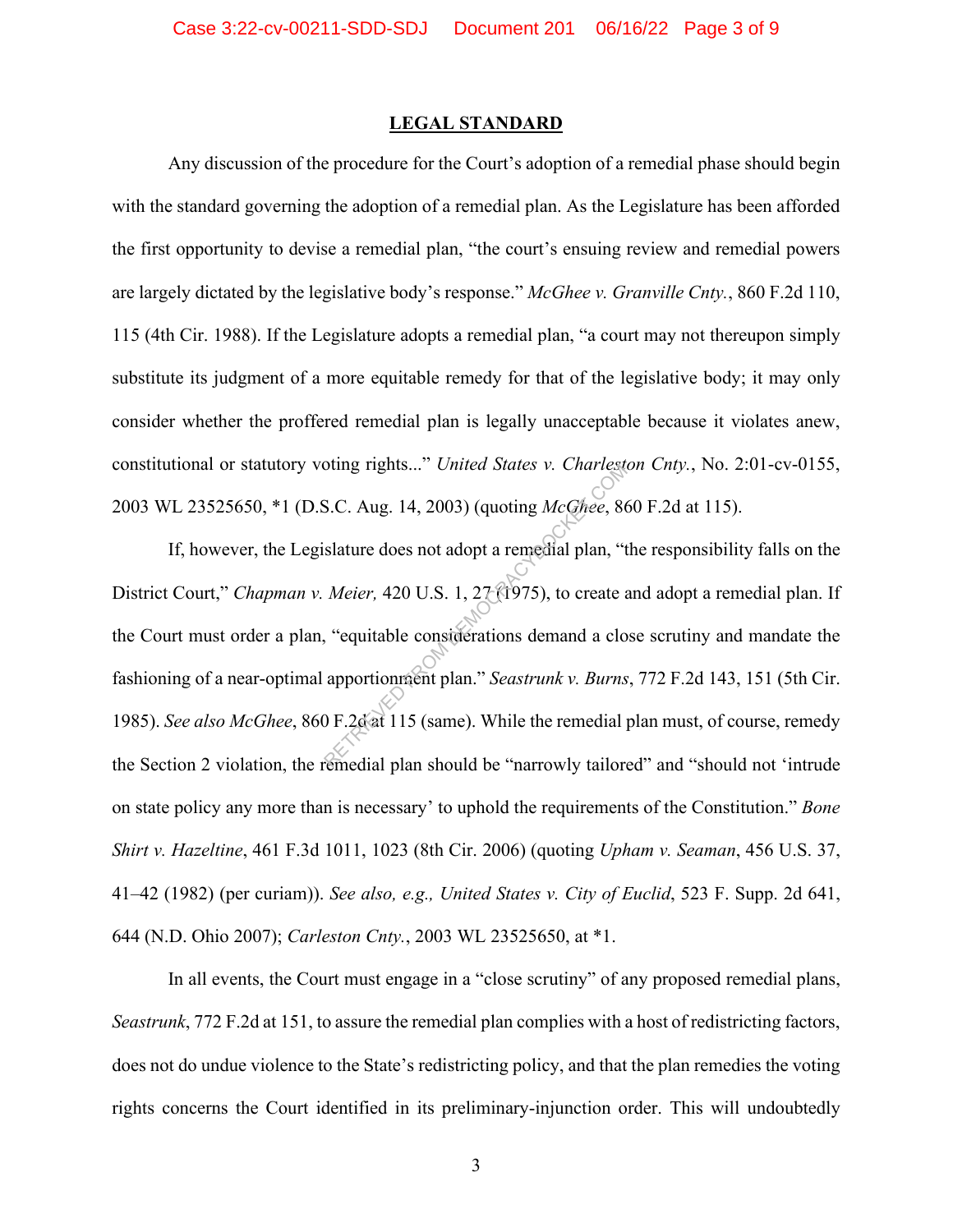#### Case 3:22-cv-00211-SDD-SDJ Document 201 06/16/22 Page 4 of 9

require lay and expert testimony (by multiple experts) for the parties to create the relevant record to allow the Court to scrutinize the proposed plans and order a suitable plan.

As part of the Court's scrutiny, the Court must also ensure that any remedial plan it adopts was not itself constructed using inappropriate racial considerations. Under *Clark v. Calhoun Cnty., Miss.*, 88 F.3d 1393 (5th Cir. 1996),<sup>1</sup> "race-based redistricting, even that done for remedial purposes, is subject to strict scrutiny." *Id.* at 1405. *Clark* found that compliance with Section 2 of the Voting Rights Act was a compelling state interest (a proposition the Supreme Court has only assumed), and then went on to conclude that "a tailored response to a found violation [of Section 2] must use race at the expense of traditional political concerns no more than is reasonably necessary to remedy the wrong." *Id.* at 1406. This Court, in its preliminary-injunction order, held that while "illustrative maps drawn by demographers for litigation are not state action and thus the Equal Protection Clause is not triggered," "a Court-imposed or legislatively-enacted map would be squarely subject to Equal Protection Review." ECF 173 at 114. In order for the Court to undertake *that* analysis, additional factfinding will be required, including the examination of the mapdrawer(s) at issue, and any additional lay or expert analysis required to determine whether the proposed remedial plan would violate the Equal Protection Clause through the inappropriate use of racial considerations. pense of traditional political concerns<br>
ang." *Id.* at 1406. This Court, in its prelin<br>
drawn by demographers for fitigation are<br>
not triggered," "a Court-imposed or legis<br>
al Protection Review." ECF 173 at 114<br>
itional f

## **THE COURT MUST GROUND ITS ADOPTION OF A REMEDIAL PLAN ON AN ADEQUATE REMEDIAL RECORD, TO INCLUDE A HEARING AND DISCOVERY**

The Court's remedial phase must provide for sufficient development of the evidentiary record of the parties' proposed remedial plans before the Court adopts or rejecting any plan. The Fifth Circuit has recognized that even in expedited proceedings, a district court must conduct an

<sup>&</sup>lt;sup>1</sup> Legislative Intervenors continue to adhere to their view that a proposed illustrative plan drawn with predominant racial intent cannot satisfy the first *Gingles* precondition, and nothing in this brief, including the citation to *Clark*, is intended to waive that issue.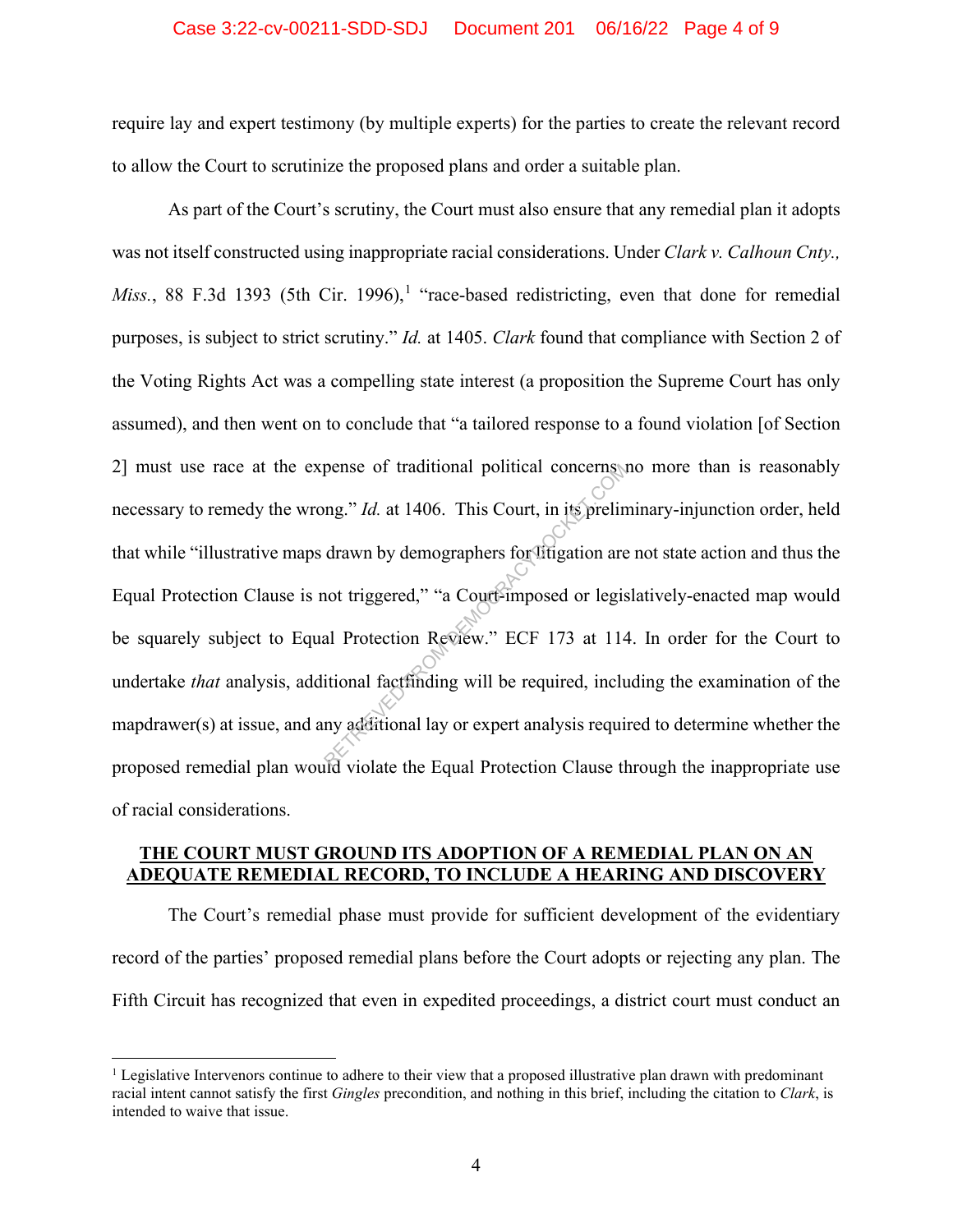#### Case 3:22-cv-00211-SDD-SDJ Document 201 06/16/22 Page 5 of 9

"evidentiary hearing" and have "either specific fact findings, or at least, a record sufficient to allow review" when considering remedial plans. *Jones v. City of Lubbock*, 727 F.2d 364, 387 (5th Cir. 1984) (noting "shortcomings" in the district court's remedial phase, which lasted less than a month and a half, that would have required vacatur).

Legislative Intervenors request for the opportunity to conduct discovery on the proposed remedial plans, through depositions of Plaintiffs' mapdrawers and expert witnesses offered with Plaintiffs' proposed remedial plans, is vital to developing this record that must be presented to the Court. It is also not out of the ordinary. Courts frequently permit the filing of briefing, expert reports, and other evidence, and conduct remedial hearings (sometimes multiple) on proposed remedies in Section 2 or other complex redistricting cases. *See, e.g., United States v. Brown*, 561 F.3d 420, 436 (5th Cir. 2009) ("The district court held two evidentiary hearings before determining the appropriate remedy."); *Wright v. Sumter Cnty. Bd. of Elections & Registration*, 301 F. Supp. 3d 1297, 1326 (M.D. Ga. 2018), *aff'd*, 979 F.3d 1282 (11th Cir. 2020) ("[T]he Court expects a much more expansive body of evidence to determine the effectiveness of proposed remedial plans following post-trial discovery."); *see also* March 1, 2018 Order, *Wright v. Sumter Cnty. Bd. of Elections & Registration*, Case No. 1:14-cv-00042, Doc. 189 (finding further discovery during remedial proceedings was needed regarding the plaintiffs' proposed remedial plans and the defendant's critiques and allowing depositions of the parties' experts); *Abrams v. Johnson*, 521 U.S. 74, 94–95 (1997) (noting that the parties "had ample opportunity to present evidence" on the court's remedial plan "at the remedy hearing, in which they fully participated."). and conduct remedial hearings (sometimes)<br>
er complex redistricting cases. *See, e.g.*,<br>  $Vright v. Sumter CntyBd. of Electronics d  
\n018), aff'd, 979 E3d 1282 (11th Cir. 20  
\n0180 of evidence to determine the effectiveness  
\nry. "): See also March 1, 2018 Order, Wi$ 

The need for this discovery is even greater given the current procedural posture. There has not been a full trial on the merits or other opportunity to develop the record on any proposed remedial plans. *See Abrams*, 521 U.S. at 94–95. Further, as mentioned *supra*, the "close scrutiny"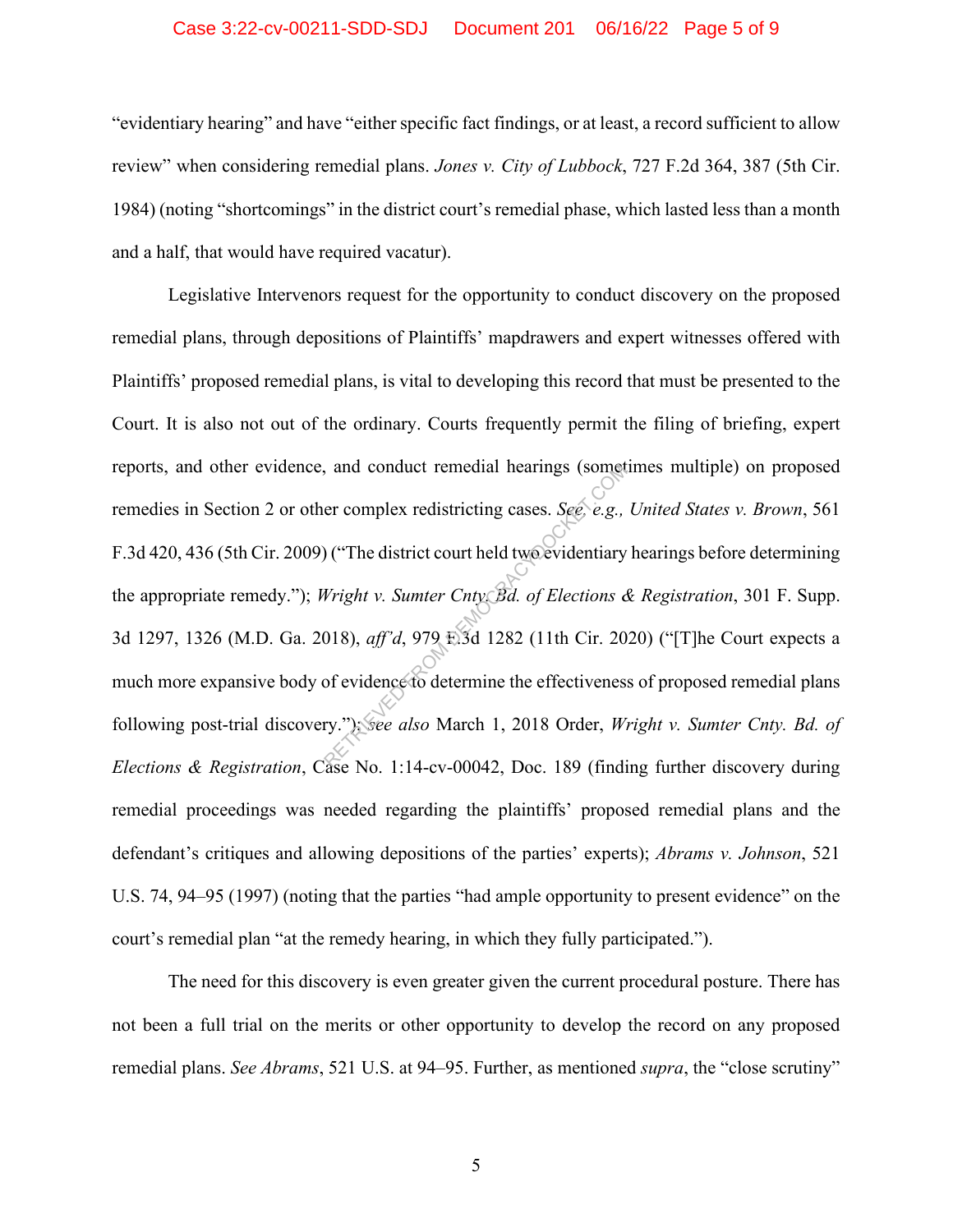## Case 3:22-cv-00211-SDD-SDJ Document 201 06/16/22 Page 6 of 9

the Court must apply to any proposed remedial plans necessarily entails factual development, and will almost certainly require both fact and expert testimony. The Court must ensure the plans satisfy one-person, one-vote, that they are reasonably compact, that they remedy the alleged Section 2 violation the Court found Plaintiffs had shown a likelihood of success of proving, and at the same time that they comply with the Equal Protection Clause by not unlawfully segregating voters on the basis of race. Those findings require record development, including through the filing of briefs, reports, discovery, and ultimately a contested evidentiary hearing. Redistricting is "never easy," especially when one considers the interaction of "complex and delicately balanced requirements regarding the consideration of race," *Abbott v. Perez*, 138 S. Ct. 2305, 2314 (2018), between the Voting Rights Act and the Constitution. To ensure there is an adequate record for the Court to undertake that delicate balancing and other considerations, Legislative Intervenors respectfully suggest a hearing and briefing is required. consideration of race," *Abbott v. Perez, Lead*<br>Act and the Constitution. To ensure there<br>elicate balancing and other consideration<br>g and briefing is required.<br>Intervenors' request for discovery is consideration<br>Procedure:

Finally, Legislative Intervenors' request for discovery is consistent with the "liberal spirit" of the Federal Rules of Civil Procedure. *See Miller v. Sam Houston State Univ*., 986 F.3d 880, 891 (5th Cir. 2021); *see* Fed. R. Civ. P. 26(b) ("Parties may obtain discovery regarding any nonprivileged matter that is relevant to any party's claim or defense and proportional to the needs of the case…"). "Blanket denials" of discovery requests that affect a party's "substantial rights" and prevent them from fairly presenting their claims fail to adhere to this "liberal spirt." *See Miller*, 986 F.3d at 892 (holding that the district court's discovery restrictions, including the refusal to allow a party to depose witnesses, "suffocated any chance" for the party to "fairly present" their claims). Legislative Intervenors should be permitted to conduct discovery, including through depositions of Plaintiffs' mapdrawers and expert witnesses offered with Plaintiffs' proposed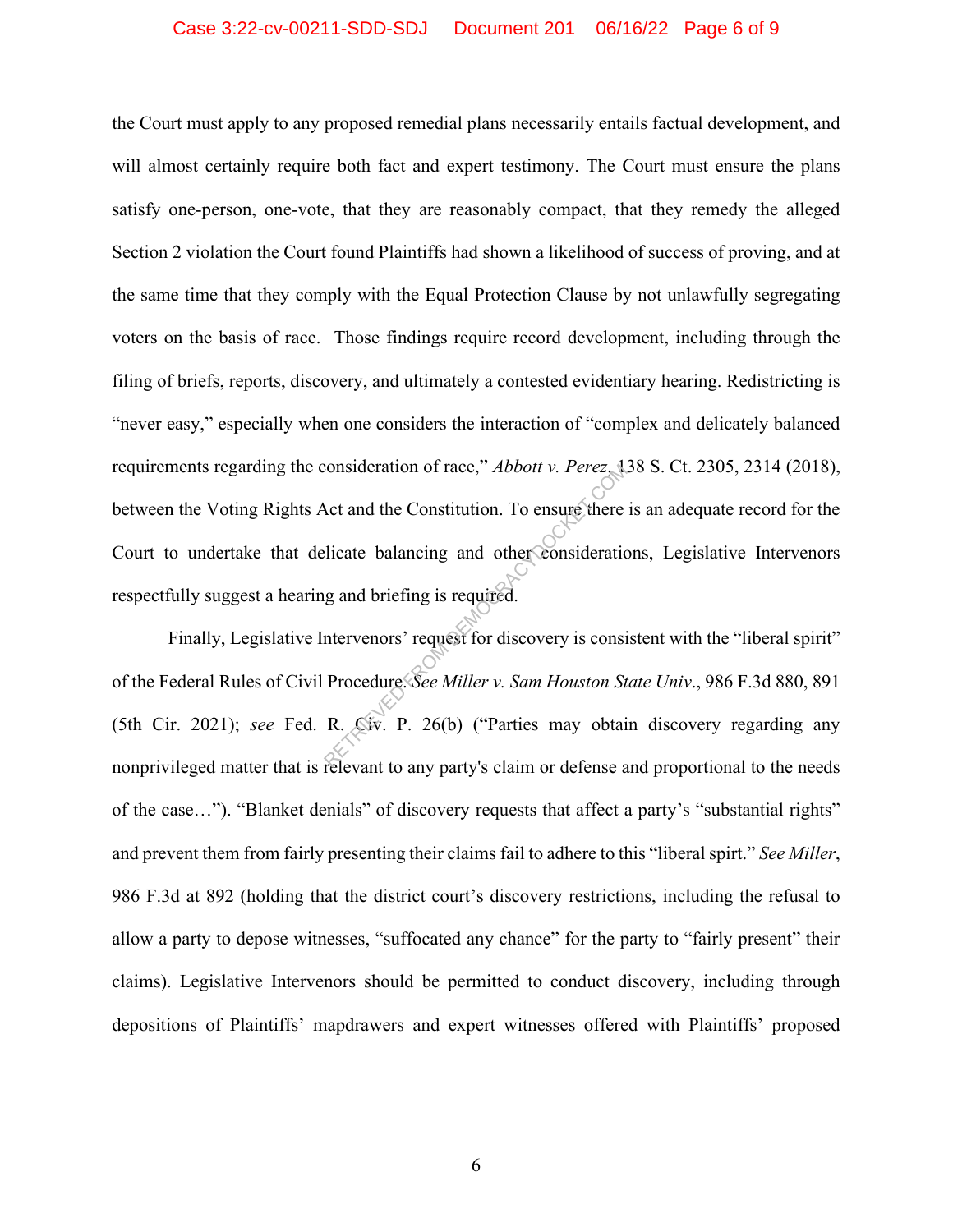remedial plans, in order to build the record required before any plan is adopted or rejected. *See Jones*, 727 F.2d at 387.

# **A PROPOSED SCHEDULE**

Legislative Intervenors' proposed schedule is intended to allow adequate time for record development while simultaneously respecting the Court's expressed intent for expedition of these proceedings. In the event that the Legislature is not successful in adopting a remedial plan by June 20 as this Court has directed, the Legislative Intervenors would propose the following schedule and allowance for discovery:

- Deadline for Plaintiffs to propose a remedial plan and to submit evidence and a brief in support of said plan: June 30, 2022
- Deadline for Defendants to (a) respond to Plaintiffs' proposed remedial plan and (b) to themselves propose a remedial plan and (c) to submit evidence and a brief in support of both (a) and (b): July 15, 2022. Plaintiffs to propose a remedial plan and<br>ort of said plan: June 30, 2022<br>Defendants to (a) respond to Plaintiffs'<br>lves propose a remedial plan and (c) to su<br>th (a) and (b): July 15, 2022.<br>Plaintiffs to submit a response
- Deadline for Plaintiffs to submit a response to Defendants' proposed remedial plan, including evidence: July 22, 2022.
- Discovery: Closes day prior to hearing, each side entitled to two depositions.
- Hearing: Week of July 25, 2022.

Legislative Intervenors suggest that parties exchange, on the date they propose their plans, shapefiles and/or block-equivalency files for their proposed plans, expert reports, and expert "backup" data within the meaning of Federal Rule of Civil Procedure 26, and other evidentiary materials in support of their proposed plan. Legislative Intervenors further suggest that each side be permitted to take two depositions within the proposed schedule, which depositions can be taken via remote technology. Given the complexity involved in redistricting matters, Legislative Intervenors submit that the proposed schedule allows adequate time for the parties to construct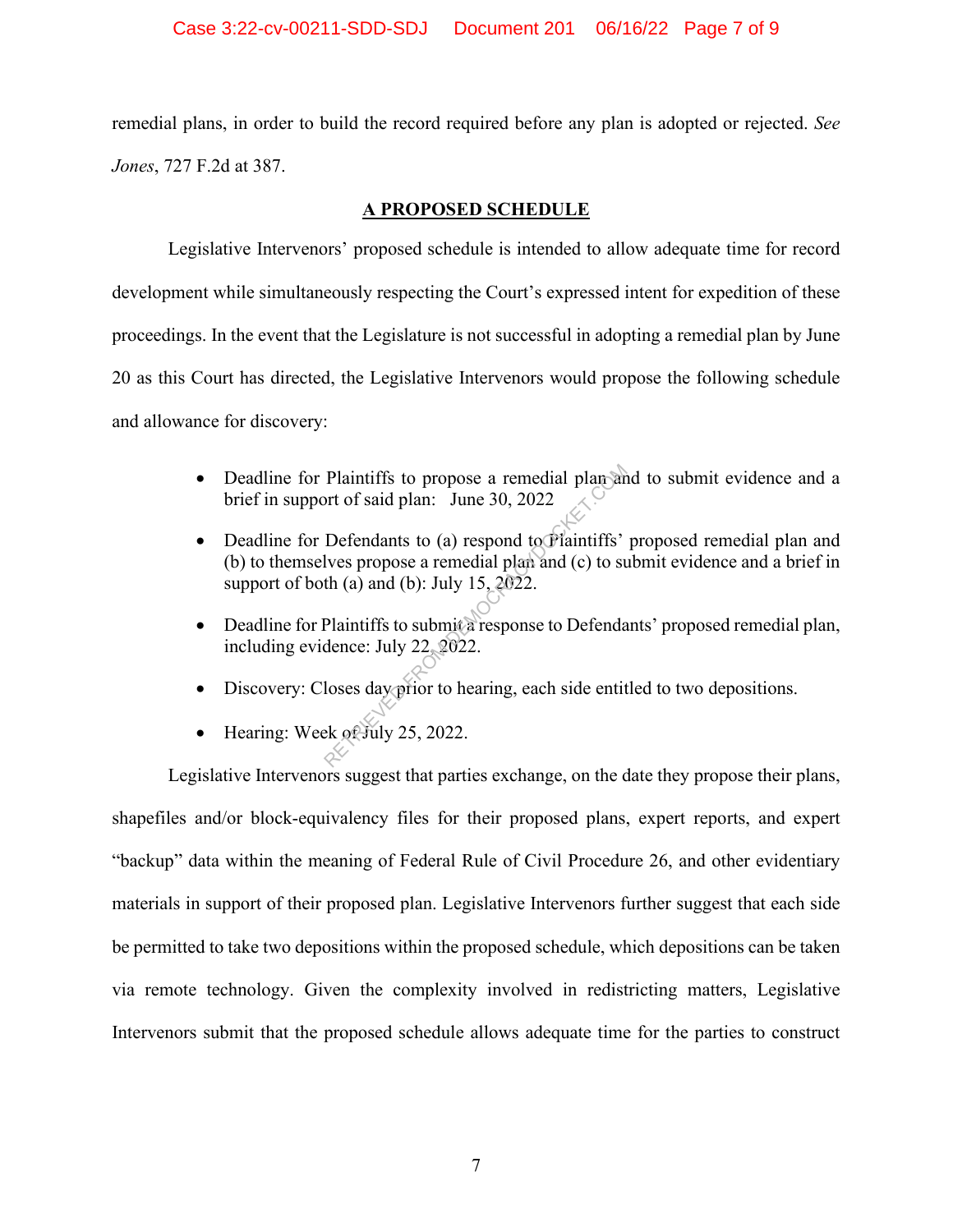plans, obtain the necessary evidentiary support for proposed plans, and ensure an appropriate

record is created for the Court to consider when adopting a plan.

# **CONCLUSION**

For the foregoing reasons, Legislative Intervenors respectfully request that the Court adopt

their proposed remedial procedure and schedule.

Respectfully submitted,

*/s/ Michael W. Mengis* 

Michael W. Mengis, LA Bar No. 17994 **BAKERHOSTETLER LLP**  811 Main Street, Suite 1100 Houston, Texas 77002 Phone: (713) 751-1600 Fax: (713) 751-1717 Email: mmengis@bakerlaw.com

E. Mark Braden\* Katherine L. McKnight\* Richard B. Raile\* **BAKERHOSTETLER LLP** 

# 1050 Connecticut Ave., N.W., Ste. 1100

Washington, D.C. 20036 (202) 861-1500 mbraden@bakerlaw.com kmcknight@bakerlaw.com rraile@bakerlaw.com

# Patrick T. Lewis\* **BAKERHOSTETLER LLP**  127 Public Square, Ste. 2000 Cleveland, Ohio 44114 (216) 621-0200 plewis@bakerlaw.com

\* *Admitted pro hac vice* 

*/s/ Erika Dackin Prouty* 

Erika Dackin Prouty\* **BAKERHOSTETLER LLP**  200 Civic Center Dr., Ste. 1200 Columbus, Ohio 43215 (614) 228-1541 eprouty@bakerlaw.com

*Counsel for Legislative Intervenors, Clay Schexnayder, in his Official Capacity as Speaker of the Louisiana House of Representatives, and of Patrick Page Cortez, in his Official Capacity as President of the Louisiana Senate*  RETRICE SAKERHOSTER<br>
200 Civic Center L<br>
Columbus, Ohio 4:<br>
(614) 228-1541<br>
eprouty@bakerlaw<br>
com<br>
Counsel for Legisla<br>
Schexnayder, in his<br>
Speaker of the Lou<br>
Representatives, ar<br>
his Official Capaci<br>
Louisiana Senate